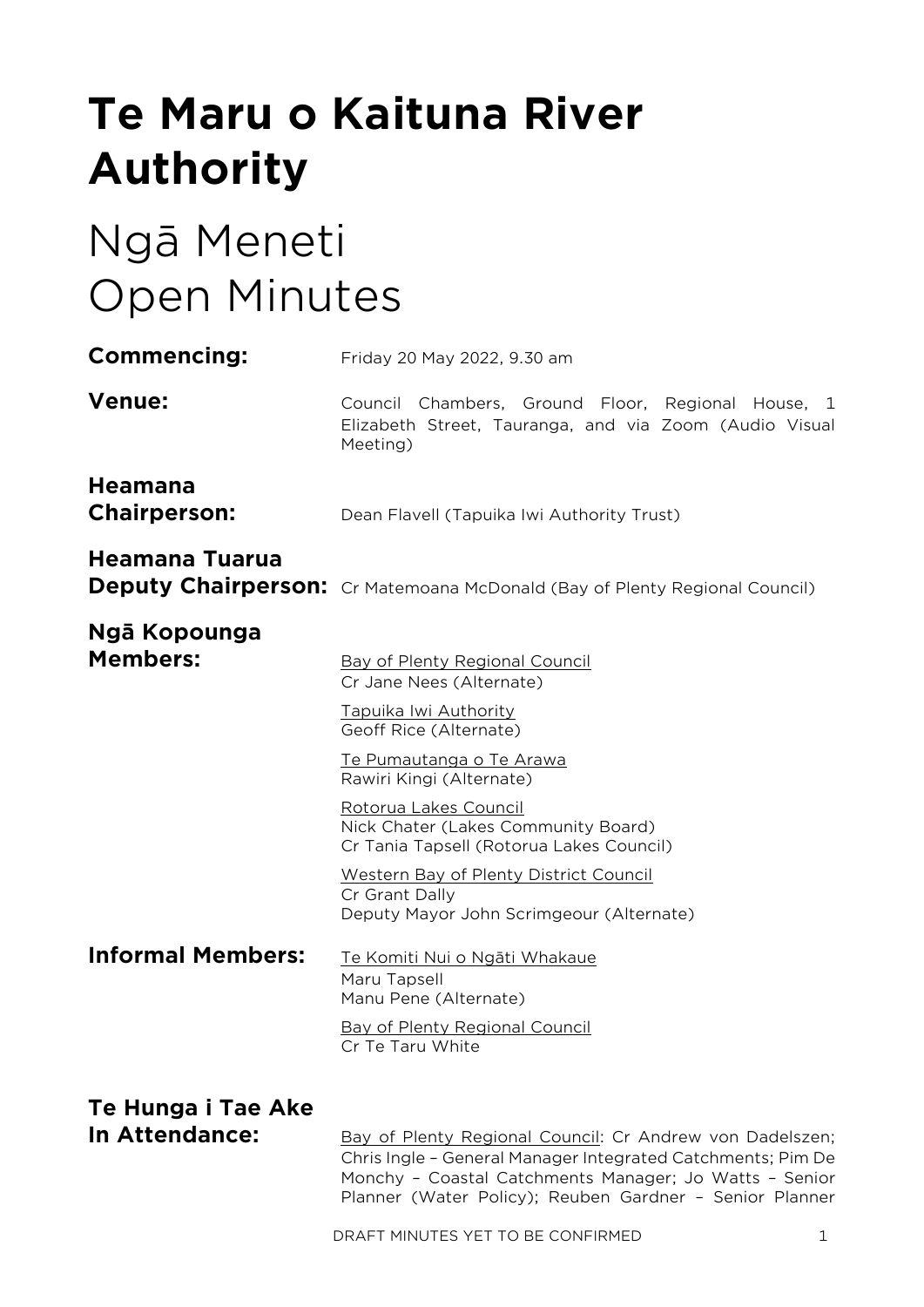(Water Policy); Gemma Moleta - Senior Planner (Water Policy); James Dare – Environmental Scientist – Water Quality; Kirsty Brown – River and Drainage Assets Manager; Rawiri Bhana – Māori Policy Advisor; Riki-Lee Ainsworth - Planner; Jenny Teeuwen – Committee Advisor; Claudia Cameron – Committee Advisor

Western Bay of Plenty District Council: Matthew Leighton – Senior Policy Analyst

External: Mokoera Te Amo – Tapuika Iwi Authority and Te Kapu o Waitaha; Jane Walden - Co-Governance Secretariat; Elva Conroy and Hemi O'Callaghan - Pataka Kai Project

# **Ngā Hōnea**

**Apologies:** Commissioner Shadrach Rolleston (Tauranga City Council), Commissioner Bill Wasley (Tauranga City Council), Erin Thompson (Te Tahuhu o Tawakeheimoa Trust) for absence, Deputy Mayor John Scrimgeour (Western Bay of Plenty District Council) for lateness and Cr Tania Tapsell (Rotorua Lakes Council) for early departure from the meeting.

## **1. Chair's Opening Statement**

Chair Dean Flavell formally opened the hui and advised that the hui was being recorded and that the recording would be uploaded to the Bay of Plenty Regional Council website and could be accessed via this link: [Te Maru o Kaituna -](https://www.youtube.com/watch?v=Dv0n2pQvyeM) Zoom Video Recording - [20 May 2022 -](https://www.youtube.com/watch?v=Dv0n2pQvyeM) YouTube

# **2. Karakia Whakatuwhera Opening Karakia**

A karakia was provided by Mr Manu Pene.

# **3. Ngā Hōnea Apologies**

#### **Resolved**

**That Te Maru o Kaituna River Authority:**

**1 Accepts the apologies from Commissioner Shad Rolleston, Commissioner Bill Wasley and Erin Thompson (for absence), Deputy Mayor John Scrimgeour (for lateness) and Cr Tania Tapsell (for early departure from the meeting), tendered at the meeting.**

> **Tapsell/Flavell CARRIED**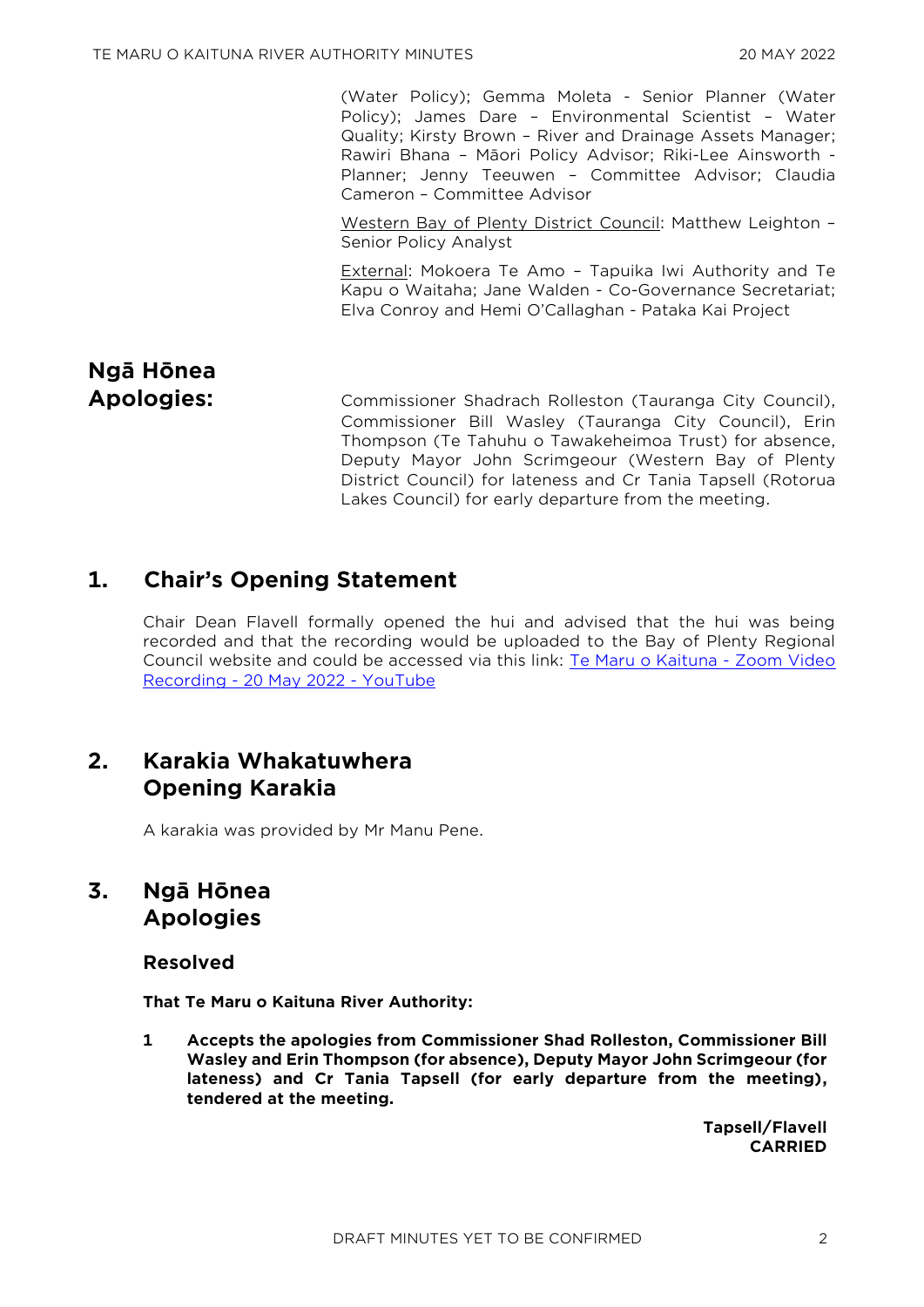# **4. Whakapuakanga o Ngā Take Whai Taha-Rua Declaration of Conflicts of Interest**

None declared.

# **5. Ngā Meneti Minutes**

**Kia Whakaūngia Ngā Meneti Minutes to be Confirmed**

## **5.1 Te Maru o Kaituna River Authority Minutes - 25 February 2022**

#### **Resolved**

**That Te Maru o Kaituna River Authority:**

**1 Confirms the Te Maru o Kaituna River Authority Minutes - 25 February 2022 as a true and correct record.**

> **Nees/McDonald CARRIED**

## **6. Whakaaturanga Presentations**

## **6.1 Pataka Kai Project Update**

*Presentation: Pataka Kai Update: Objective ID A4101453* [⇨](../../../RedirectToInvalidFileName.aspx?FileName=TMOK_20220520_MAT_3530.PDF#PAGE=2)

Presented by: Elva Conroy and Hemi O'Callaghan (Pataka Kai Project – Tapuika)

#### **Key Points**

- The purpose of the project was to enhance habitats for kai awa, and to enable hapū and iwi to demonstrate, in a practical way, kaitiakitanga of ngā awa me ngā taonga of the Kaituna River.
- Work completed to date included desktop research and the formation of a Working Group.
- The focus for the next twelve months was to develop and implement a fisheries monitoring plan and connect whānau, hapū and iwi to the project.
- The monitoring and management programmes would be line with the natural cycles of the tuna (eels), inanga (whitebait), kōura (crayfish), kākahi (freshwater mussels) and watercress.
- Working collaboratively with Tapuika and Waitaha.
- Looking at specific sites to take priority over the next year. One area in particular was the Parawhenuamea Stream.
- Invaluable advice and support had been received from Raponi Wilson (Department of Conservation) and Dr Kura Paul-Burke.

9.56am - Cr Tapsell **withdrew** from the meeting.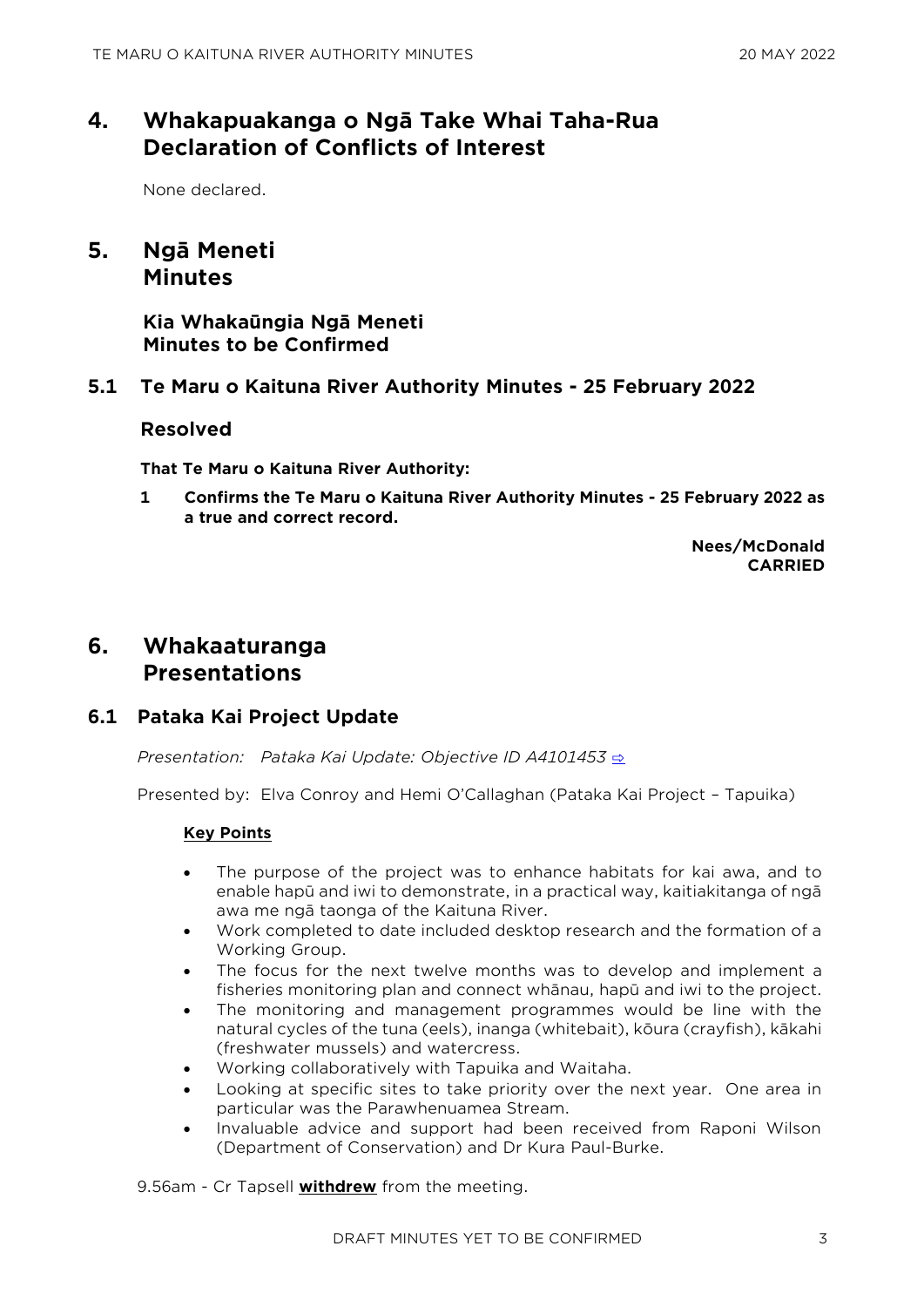#### **In Response to Questions**

- The Parawhenuamea Stream was only one of a half dozen options and was chosen as a starting point for the project because of the nature of the stream and the importance of it culturally. What effect, if any, the old Te Puke landfill site had on the stream, was yet to be determined.
- Connecting to other research programmes in the region had not happened to date, but would happen when the project was more established.
- Delays with the Te Wai Māori contract had now been resolved.

#### **Key Points - Members**

- Thanks were expressed for the excellent update and getting the project to this point.
- The forum was reminded that Te Maru o Kaituna had a budget and funding from the budget could be made available to assist this project. The forum would be included in any budget decisions.
- It was suggested that the seven hectares of available land belonging to Tapuika and Whakaue just downstream of the Tauranga Eastern Link bridge across the Kaituna river, on the eastern side, would make a suitable area for a research station and would be a great place for learning.

# **7. Whakahoutanga Kōrero Verbal Updates**

## **7.1 Chairperson's Report - Verbal Update**

Presented by: Chair Dean Flavell

#### **Key Points**

- The Chair welcomed Jane Waldon who had been appointed to the newly formed Te Maru o Kaituna River Authority and Rangitāiki River Forum Cogovernance Secretariat position.
- AFFCO had advised that they were working through the issues raised at the first resource consent pre-hearing as well as working on draft conditions. These would be presented and discussed with submitters at a second pre-hearing meeting to be held on 24 May 2022.
- Regional Policy Statement (RPS) Change 5 (Kaituna River) hearing dates had been set for 11 – 13 October 2022.
- Last week, NZ Landcare Trust had facilitated an online discussion for the North Island on building meaningful catchment partnerships and hearing from Māori-led catchment groups about their mahi and insights. The Chair had been invited to sit on the panel for this discussion.
- An invitation to attend the DairyNZ and TAML Farm Wetland Environment Field Day at Maketū on 26 May 2022 from 11am to 1pm was extended.
- The work that Te Maru o Kaituna was doing would be promoted at the Te Kete o Matariki event at Te Puke on Thursday 23 June (education day with local schools), and Friday 24 June (community celebration day).

The following verbal updates were also provided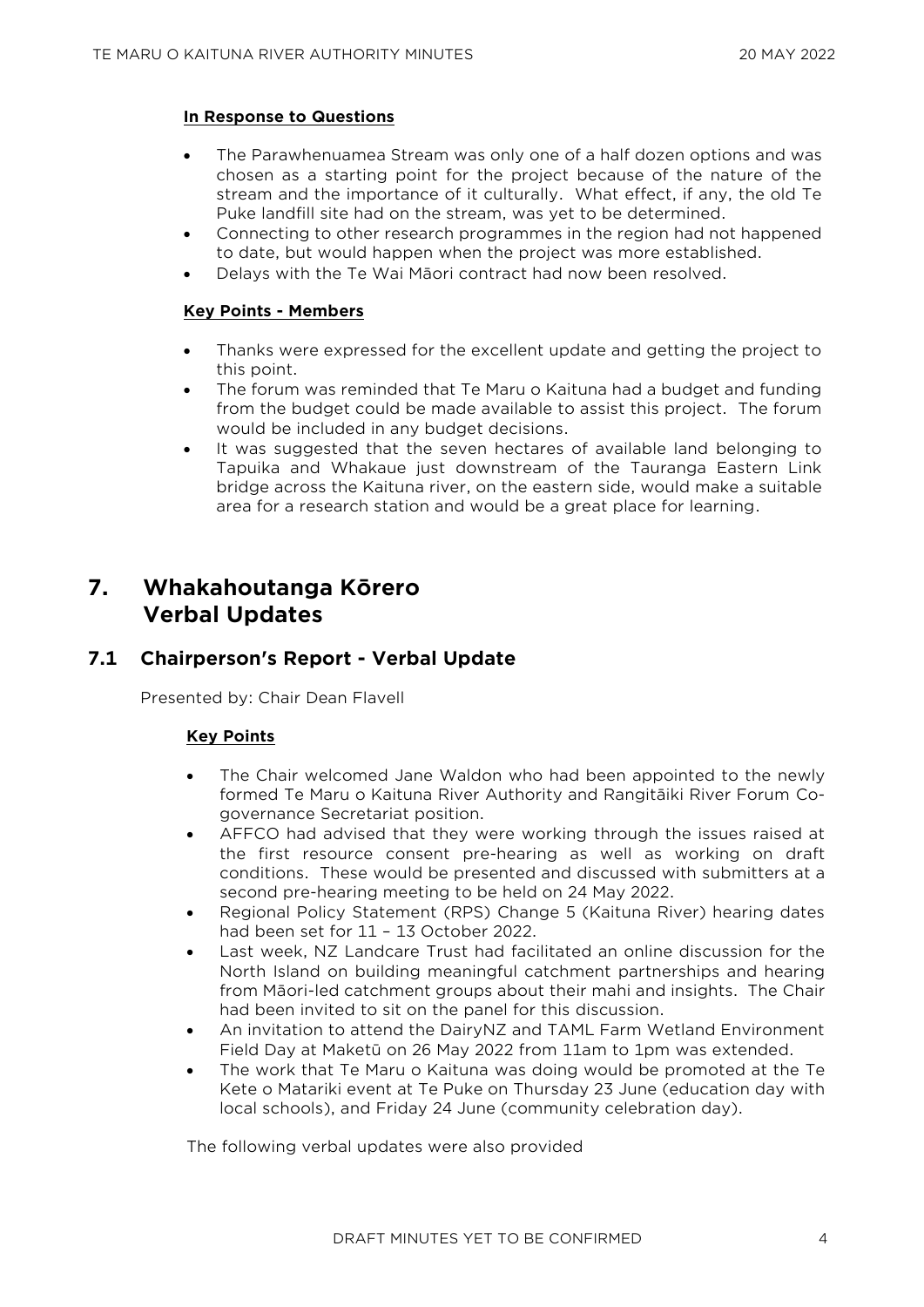- Mr Nick Chater Lakes Community Board
	- Rotorua Zipline project involved working with local mana whenua on the restoration of the land bordering the Kaituna River with a long term aim of turning three hectares in to twelve hectares of reserve. Projects to date including putting in 750 metres of stock fencing, removal of feral goats, and the planting of around 10,000 plants. The zipline was officially opened on 5 May 2022. Feedback to date, particularly from local iwi, was positive.
- Cr Te Taru White Bay of Plenty Regional Council
	- Following the signing of the Memorandum of Understanding (MoU) between Quayside Holdings Ltd and Tapuika, work was forging ahead with the expressway connection to the Rangiuru Industrial Park.
	- Provided a brief update on the Waihī Estuary restoration project.

10.36am – Deputy Mayor John Scrimgeour **entered** the meeting.

- Cr Grant Dally Western Bay of Plenty District Council (WBOPDC)
	- WBOPDC had progressed well with the marae wastewater project. Work needed to be completed by 30 June 2022.
	- Te Puke/Maketu Reserve Management Plan was due to be adopted by WBOPDC on 14 June 2022.
	- The Te Puke History and Cultural Heritage Signs project was looking to provide new signage around Te Puke as part of a heritage trail.
- Mr Geoff Rice Tapuika Iwi Authority Trust
	- A riparian project was underway on Otukawa farm. The farm bordered the Kaituna in parts on the northern side of Pah Road. The project included refencing and replanting with the aim to improve the waterways in the area.
- Cr Jane Nees Bay of Plenty Regional Council
	- Regional Council's Environmental Enhancement Fund was open for applications. \$300,000 would be available in the new financial year.

# **8. Ngā Pūrongo Reports**

**Hei Pānui Anake Information Only**

## **8.1 Te Maru o Kaituna Action Plan March - May 2022 Status Report**

*Presentation: Te Tini a Tuna March - May Quarterly Report: Objective ID A4101299*  [⇨](../../../RedirectToInvalidFileName.aspx?FileName=TMOK_20220520_MAT_3530.PDF#PAGE=7)

Presented by: Pim de Monchy, Coastal Catchments Manager

#### **Key Points**

- An overall status update of projects showed that 10 of the 18 projects were on track, six projects had some slippage and two projects were yet to start.
- Updates were provided for Project 1 (Output 1B) Upgraded pump station at Ford Road, Project 4 – Waitepuia Focus Catchment, Project 7 (Output 7A) – Te Pā Ika Wetland, and Project 11A – Kaituna River access.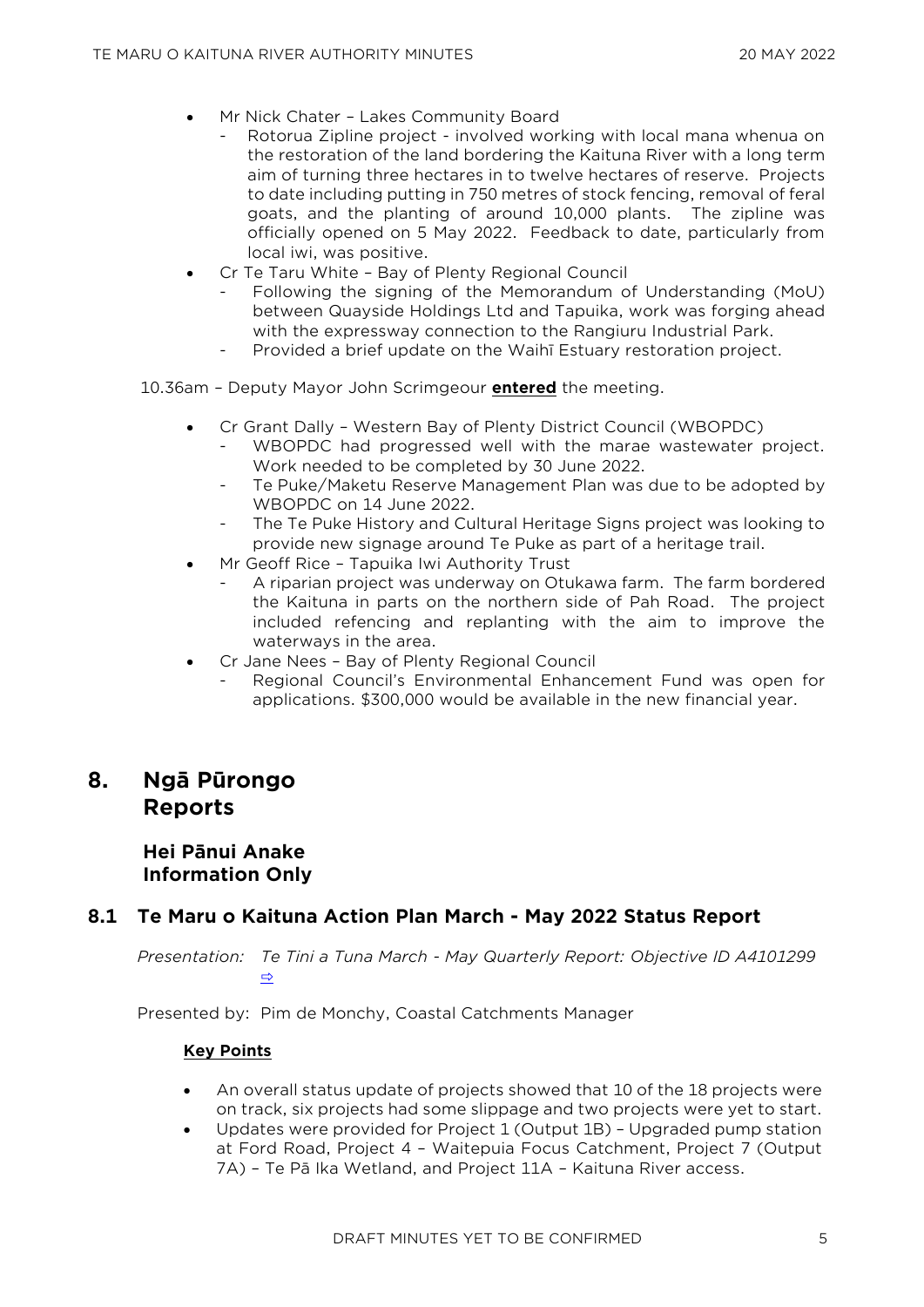- Operations Update:
	- The Bay of Plenty Regional Council (Regional Council) Maritime team had been working with Kaituna River locals and landowners to install "Slow Down for Swimmers" signage at identified swimming 'hot spots'.
	- Regional Council had made an offer to Western Bay of Plenty District Council of \$250,000 to undertake hardscape/landscaping at the Kaituna Mole with initial conversations indicating a new public toilet, carpark resurfacing and general landscaping in the carpark area being considered.

## **Resolved**

#### **That Te Maru o Kaituna River Authority:**

**1 Receives the report, Te Maru o Kaituna Action Plan March - May 2022 Status Report.**

> **Dally/Flavell CARRIED**

## **8.2 Essential Freshwater Policy Programme Update**

Presented by: Jo Watts, Senior Planner (Water Policy)

#### **Key Points**

• Regional Council's online engagement tools Participate and WET (Water Ecology Tool) were demonstrated.

#### **In Response to Questions**

- All submissions entered via the Participate tool were considered and evaluated. The tool was an opportunity for anyone to have their say.
- Trend analysis for WET attributes included ten years of data. If ten years of data was not available, this was noted on the attribute.
- Most Territorial Authorities (TA) in New Zealand were reporting trends on a ten yearly basis. This provided trend information that was still relevant, but went beyond the variability that could occur over short terms.
- There were four sites within the Kaituna Freshwater Management Unit (FMU).
- Data collected from WET would also be available via the Land, Air, Water Aotearoa (LAWA) platform so the Ministry for the Environment (MfE) could also access the data through LAWA.
- The WET tool was in its second iteration. It was expected that the tool would go through a number of further iterations in the future so that as much feedback as possible could be obtained.

#### **Key Points - Members**

It was suggested that staff consider providing demonstrations of the online engagement tools at the Te Kete o Matariki event at Te Puke (23 – 24 June 2022).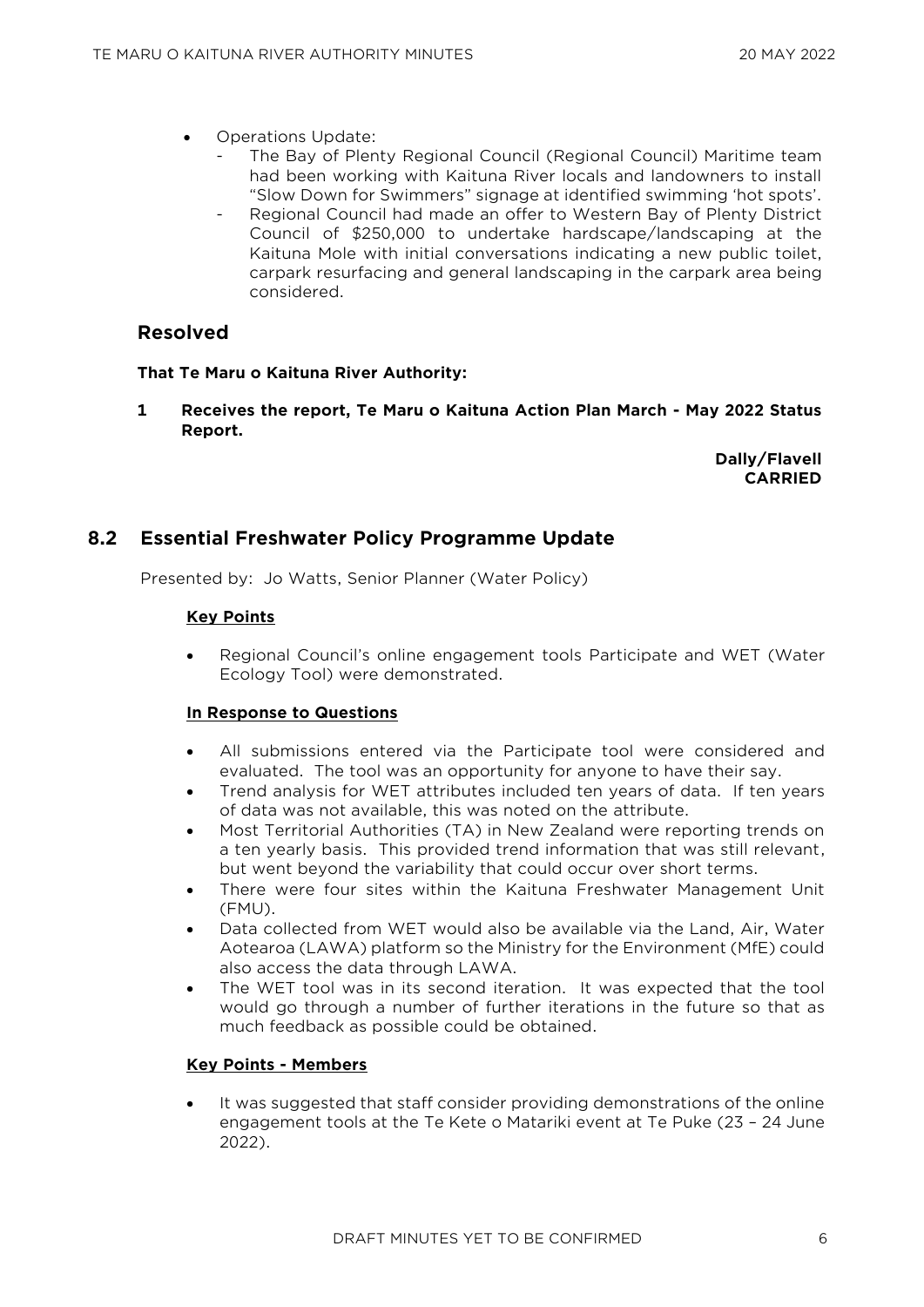#### **Resolved**

#### **That Te Maru o Kaituna River Authority:**

**1 Receives the report, Essential Freshwater Policy Programme Update.**

**Flavell/Dally CARRIED**

### **8.3 Kaituna Catchment Control Scheme Advisory Group Update**

Presented by: Kirsty Brown – Rivers and Drainage Assets Manager

#### **Key Points**

- The purpose of the report was to facilitate better communication flow between the Kaituna Catchment Control Scheme Advisory Group and Te Maru o Kaituna River Authority.
- The report provided an overview of key topics discussed at the advisory group's recent meeting on 4 April 2022.

#### **In Response to Questions**

- Capacity review modelling for the Te Puke Stormwater project had been completed. The project was now moving into the next stage looking at possible mitigation options or solutions to offset any adverse effects on the scheme from development in Te Puke.
- Riparian planting provided a number of benefits for flood protection and maintenance of drains, and staff continued to support and work in this area.
- Staff were working closely with the Rangiuru Industrial Park as part of their resource consent application and the park's drainage issues would be included in this.

#### **Key Points - Members**

• Concern was expressed regarding the further delay in the Ford Road Pump Station project with the cultural assessment. The project was longstanding and with many delays and every delay was costing the ratepayers more money.

## **Resolved**

#### **That Te Maru o Kaituna River Authority:**

**1 Receives the report, Kaituna Catchment Control Scheme Advisory Group Update.**

> **Flavell/Kingi CARRIED**

# **9. Karakia Kati Closing Karakia**

A karakia was provided by Mr Geoff Rice.